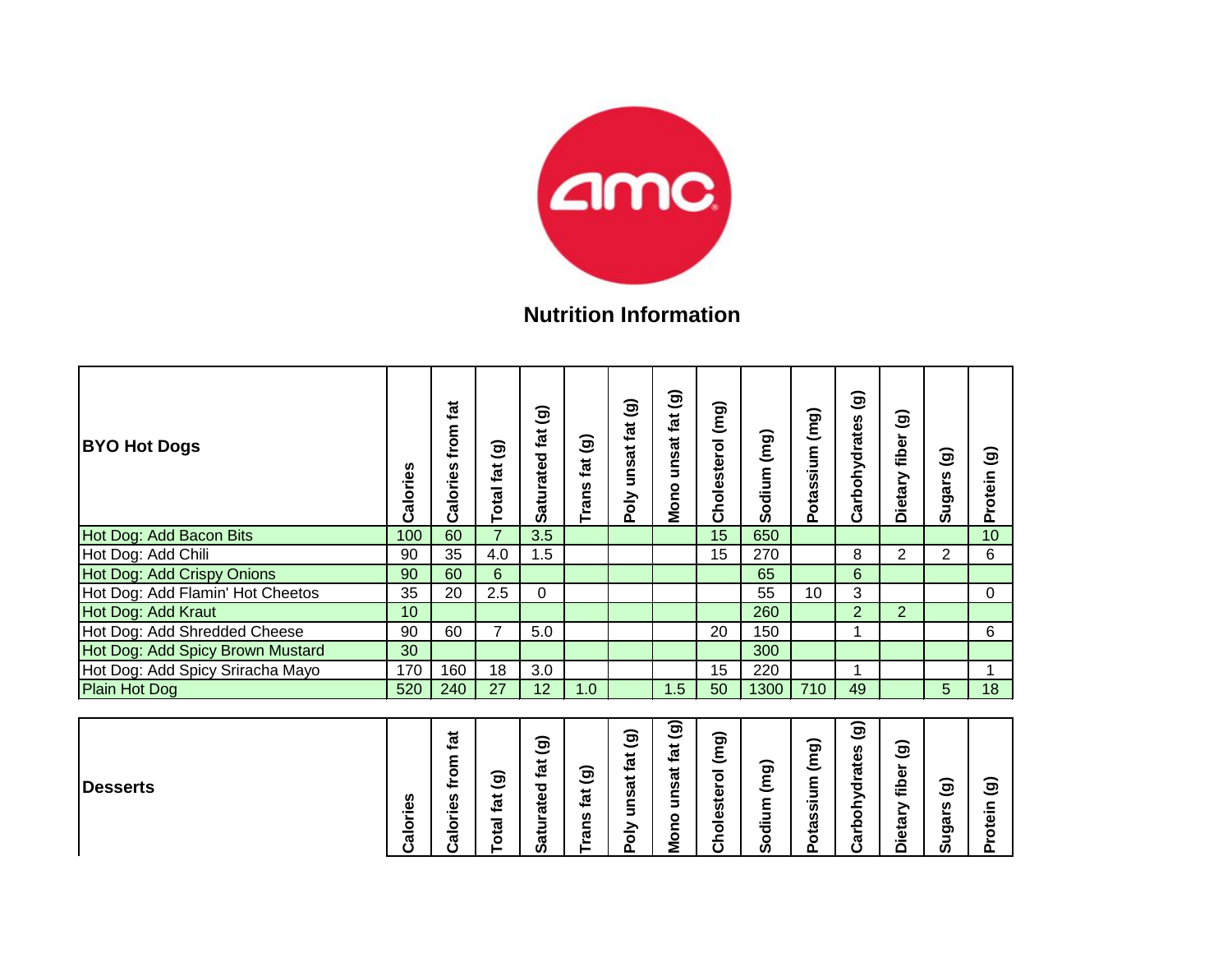| - -<br>50<br>400<br>ንሰ<br>ጋፎ<br>160<br>180<br>10<br>250<br>Chip<br>Cookies<br>--<br>- |           |  |  |  |  |  |  |  |
|---------------------------------------------------------------------------------------|-----------|--|--|--|--|--|--|--|
|                                                                                       | Chocolate |  |  |  |  |  |  |  |

| <b>Flatbread Pizzas</b>      | n<br>ق<br>Calo | tat<br>-<br>٥<br>≐<br>w<br>ق<br>. .<br>۰<br>ω<br>ر | $\widehat{\mathbf{e}}$<br>ಕ<br>ے<br>ά | ම<br>قع<br>ъ<br>ω<br>ಹ<br>ᡴ<br>ທ | ଚ<br>$\overline{\phantom{0}}$<br>ಕ<br>⊷<br>n<br>೯ | $\widehat{\mathbf{g}}$<br>$\vec{a}$<br>nsat<br>증<br>$\mathbf{a}$ | ම<br>tat<br>nsat<br>5<br>۰<br><b>Non</b> | (mq)<br>-<br>٥<br>ster<br>Φ<br>٥<br>ပ | ದ<br>트<br>ທ | ∽<br>ත<br>ഗ<br>ഗ<br>ᠭᠣ<br>n | $\widehat{\mathbf{g}}$<br>n<br>ate<br>о<br>↗<br>O<br>o<br>ᢐ<br>ت | $\widehat{\mathbf{g}}$<br>►<br>fibel<br>><br>ieta<br>$\Omega$ | $\widehat{\mathbf{e}}$<br>w<br>►<br>ច<br><br><b>5</b> | <u>j</u><br>Φ |
|------------------------------|----------------|----------------------------------------------------|---------------------------------------|----------------------------------|---------------------------------------------------|------------------------------------------------------------------|------------------------------------------|---------------------------------------|-------------|-----------------------------|------------------------------------------------------------------|---------------------------------------------------------------|-------------------------------------------------------|---------------|
| <b>BBQ Chicken Flatbread</b> | 570            | 180                                                | 21                                    | 10 <sup>°</sup>                  |                                                   |                                                                  | 0                                        | 80                                    | 1410        | 320                         | 68                                                               | っ                                                             | 18                                                    | 31            |
| <b>Four Cheese Flatbread</b> | 510            | 200                                                | 23                                    | 12                               |                                                   |                                                                  | 0                                        | 60                                    | 1270        | 170                         | 48                                                               | 2                                                             | 4                                                     | 27            |
| Pepperoni Flatbread          | 570            | 250                                                | 29                                    | 14                               |                                                   |                                                                  | 0                                        | 80                                    | 1450        | 240                         | 48                                                               | っ                                                             | 4                                                     | 27            |

| <b>Hot Food</b>                             | Calories | tat<br>from<br>alories<br>ت | ම<br>fat<br><b>Total</b> | ಹ<br>ಸ<br>ठ<br>ate<br>atur.<br>ທ | ම<br>fat<br>Trans | $\widehat{\mathbf{e}}$<br>fat<br>unsat<br>Poly | ම<br>fat<br>unsat<br>Mono | (mg)<br>$\overline{6}$<br>ste<br>ëlod<br>ت | (mg)<br>dium<br>۰<br>Ō | (mg)<br>m<br>.=<br>w<br>n<br>5<br>$\circ$<br>Ő. | $\widehat{\mathbf{e}}$<br>arbohydrates<br>ت | $\widehat{\mathbf{g}}$<br>fiber<br>Dietary | $\widehat{\mathbf{g}}$<br>ugars<br><b>S</b> | ಕಾ<br>≔<br>dei<br>൨ |
|---------------------------------------------|----------|-----------------------------|--------------------------|----------------------------------|-------------------|------------------------------------------------|---------------------------|--------------------------------------------|------------------------|-------------------------------------------------|---------------------------------------------|--------------------------------------------|---------------------------------------------|---------------------|
| $$1$ Dog                                    | 270      | 130                         | 15                       | 5                                |                   |                                                |                           | 30                                         | 730                    |                                                 | 26                                          |                                            | 4                                           | 9                   |
| Cheeseburger Slider (a la Carte)            | 300      | 170                         | 19                       | 7                                |                   |                                                | 0.5                       | 40                                         | 490                    | 5                                               | 19                                          |                                            | 4                                           | 11                  |
| <b>Cheeseburger Sliders Triple Feature</b>  | 1570     | 880                         | 99                       | 30                               | $\Omega$          | 12                                             | 6                         | 90                                         | 2260                   | 810                                             | 138                                         | $\overline{7}$                             | 36                                          | 31                  |
| Chicken & Waffles (a la Carte)              | 350      | 160                         | 18                       | 8                                |                   | 3.0                                            | 1.5                       | 30                                         | 420                    |                                                 | 35                                          | $\overline{2}$                             | 18                                          | 8                   |
| <b>Chicken &amp; Waffles Triple Feature</b> | 1750     | 870                         | 98                       | 31                               | $\Omega$          | 18                                             | 8                         | 70                                         | 2440                   | 800                                             | 187                                         | 11                                         | 73                                          | 26                  |
| Chicken Tender Triple Feature (No Sauce)    | 1480     | 850                         | 97                       | 21                               | $\Omega$          | 31                                             | 15                        | 65                                         | 2240                   | 800                                             | 123                                         | 8                                          | 28                                          | 31                  |
| Chicken Tenders (a la carte)                | 710      | 400                         | 45                       | $\overline{7}$                   | $\Omega$          | 22                                             | 13                        | 85                                         | 1600                   |                                                 | 40                                          | 3                                          |                                             | 37                  |
| <b>Curly Fries</b>                          | 630      | 390                         | 44                       | 9                                | 0                 | 13                                             | 5                         |                                            | 1130                   | 700                                             | 54                                          | 5                                          | 3                                           | 5.                  |
| <b>Hot Dog Triple Feature</b>               | 1510     | 800                         | 90                       | 27                               | 1.5               | 12                                             | 6                         | 75                                         | 2570                   | 1270                                            | 145                                         | 8                                          | 32                                          | 28                  |
| <b>Mozzarella Sticks</b>                    | 770      | 420                         | 48                       | 16                               | 0                 | 14                                             | 5.                        | 80                                         | 2400                   | 200                                             | 56                                          | 8                                          | 8                                           | 32                  |

| <b>ICEE Flavors</b>       | ഗ<br>ω<br><br>o<br>ω<br>ပ | お<br>⊷<br>▃<br>o<br>≎<br>ഗ<br>ω<br>$\overline{\phantom{0}}$<br>o<br>-<br>ω | $\widehat{\mathbf{g}}$<br>ᠭᠣ<br>ے<br>ᢐ | ∽<br>ත<br>$\check{ }$<br>پ<br>ø,<br>⊷<br>ᅙ<br>ω<br>ಕ<br>پ<br>ø,<br>ဖ | $\widehat{\mathbf{g}}$<br>fat<br>w<br>⊆<br>ᢎ<br>– | $\widehat{\mathbf{g}}$<br>ಸ<br>⊷<br>ಸ<br>U)<br>-<br>►<br>-<br>≥<br>Ō<br>௳ | $\widehat{\mathbf{e}}$<br>⊷<br>ᢐ<br>⊷<br>ಕ<br>n<br>o<br>٥<br>≂<br>⋍ | ತಾ<br>►<br>$\check{ }$<br>-<br>o<br>ω<br>ت<br>ഗ<br>ω<br>-<br>О<br>ں | ි<br>こ<br>-<br>$\circ$<br>ທ | ଚ<br>$\widehat{\epsilon}$<br>−<br>╘<br>$\overline{\phantom{0}}$<br>S<br>n<br>ℼ<br>نه<br>o<br>൨ | $\widehat{\mathbf{e}}$<br>ທ<br>ate<br>∼<br>ರ<br>⋋<br>ءَ<br>$\overline{\mathbf{o}}$<br>≏<br>నె<br>ပ | $\widehat{\mathbf{e}}$<br>►<br>۵<br>€<br>↗<br>ᢐ<br>ö<br><br>≏ | ଚ<br>$\check{ }$<br>n<br>ᡕᢐ<br>ටා<br>၈ | $\widehat{\mathbf{e}}$<br>∼<br>ʻ.<br>o |
|---------------------------|---------------------------|----------------------------------------------------------------------------|----------------------------------------|----------------------------------------------------------------------|---------------------------------------------------|---------------------------------------------------------------------------|---------------------------------------------------------------------|---------------------------------------------------------------------|-----------------------------|------------------------------------------------------------------------------------------------|----------------------------------------------------------------------------------------------------|---------------------------------------------------------------|----------------------------------------|----------------------------------------|
| Blue Raspberry (20 fl Oz) | 290                       |                                                                            |                                        |                                                                      |                                                   |                                                                           |                                                                     |                                                                     | 35                          | 0                                                                                              | 77                                                                                                 |                                                               | 77                                     |                                        |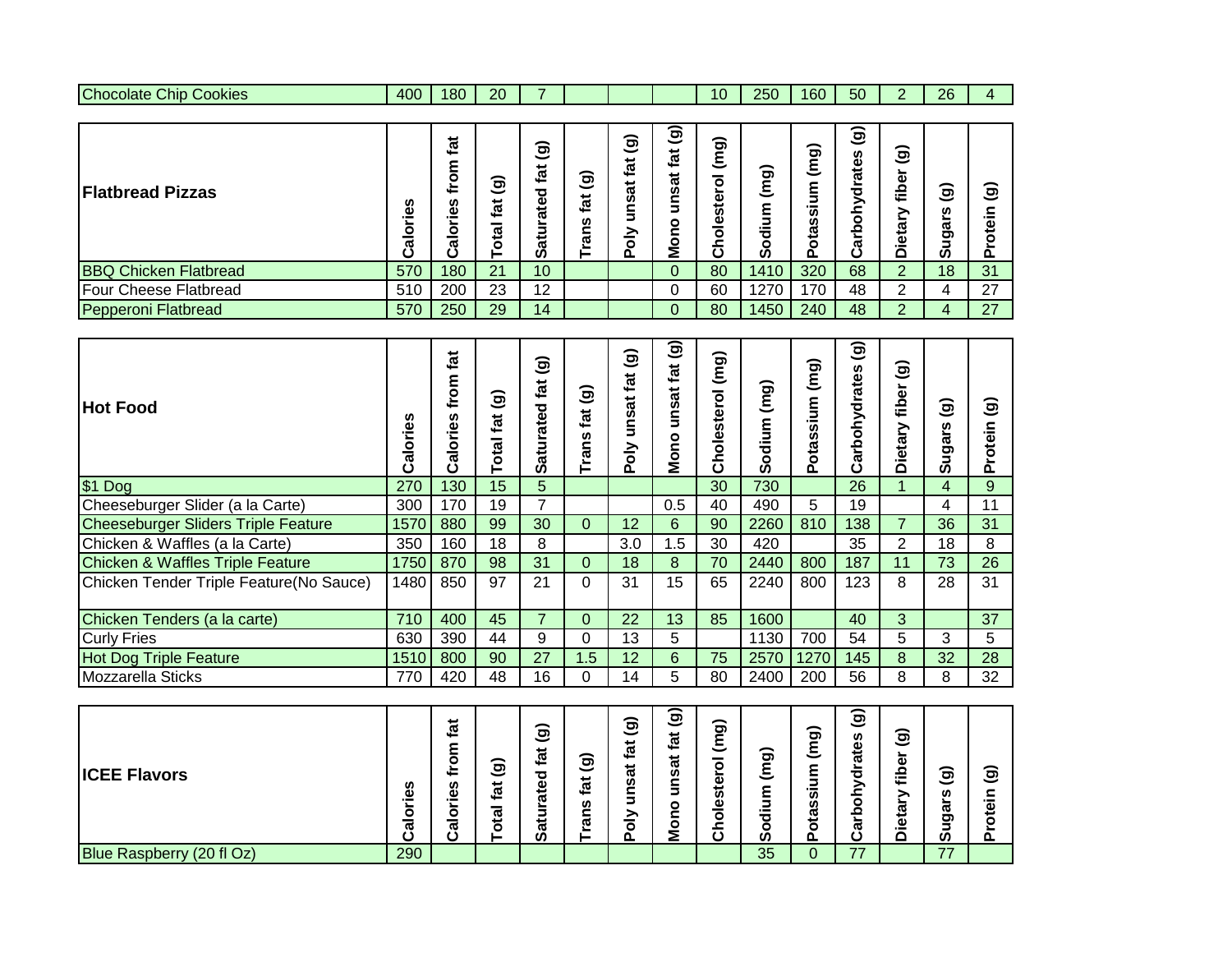| Blue Raspberry (30 fl Oz) | 440 |  |  |  | 55  | 5  | 115 | 115 |  |
|---------------------------|-----|--|--|--|-----|----|-----|-----|--|
| Blue Raspberry (32 fl Oz) | 470 |  |  |  | 60  | 10 | 123 | 123 |  |
| Blue Raspberry (44 fl Oz) | 650 |  |  |  | 80  | 10 | 169 | 169 |  |
| Coca-cola (20 fl Oz)      | 290 |  |  |  | 40  | 0  | 81  | 81  |  |
| Coca-cola (30 fl Oz)      | 440 |  |  |  | 60  | 5  | 122 | 122 |  |
| Coca-cola (32 fl Oz)      | 470 |  |  |  | 65  | 10 | 130 | 130 |  |
| Coca-cola (44 fl Oz)      | 650 |  |  |  | 90  | 10 | 179 | 179 |  |
| Mango (20 fl Oz)          | 270 |  |  |  | 110 | 0  | 72  | 72  |  |
| Mango (30 fl Oz)          | 400 |  |  |  | 160 | 5  | 108 | 108 |  |
| Mango (32 fl Oz)          | 430 |  |  |  | 180 | 10 | 116 | 116 |  |
| Mango (44 fl Oz)          | 590 |  |  |  | 240 | 10 | 159 | 159 |  |
| Wild Cherry (20 fl Oz)    | 300 |  |  |  | 35  | 0  | 81  | 81  |  |
| Wild Cherry (30 fl Oz)    | 450 |  |  |  | 55  | 5  | 122 | 122 |  |
| Wild Cherry (32 fl Oz)    | 480 |  |  |  | 60  | 10 | 130 | 130 |  |
| Wild Cherry (44 fl Oz)    | 660 |  |  |  | 80  | 10 | 179 | 179 |  |

| <b>Iced Tea</b>                 | Calories        | tat<br>from<br>Calories | $\widehat{\mathbf{e}}$<br>fat<br>otal | ි<br>ಸ<br>تسعه<br>ರ<br>ate<br>ಕ<br>Ø | ම<br>fat<br>rans<br>⊨ | $\widehat{\mathbf{e}}$<br>fat<br>unsat<br>$\sum_{i=1}^{n}$<br>ը | <u>j</u><br>tat<br>នី<br>۰<br><b>Non</b> | ಹ<br>Ξ<br>٥<br>ω<br>ഗ<br>۵<br>٥<br>ပ | ි<br>트<br>73<br>o<br>Ō | ଚ<br>ξ<br>ξ<br>lassil<br>ă | $\widehat{\mathbf{e}}$<br>rbohydrates<br>ర్ | $\widehat{\mathbf{e}}$<br>fiber<br><b>Dieta</b> | ଚ<br>n<br>ල<br>පා<br><b>S</b> | $\widehat{\mathbf{g}}$<br>$\bar{\mathbf{e}}$<br>$\circ$<br>o. |
|---------------------------------|-----------------|-------------------------|---------------------------------------|--------------------------------------|-----------------------|-----------------------------------------------------------------|------------------------------------------|--------------------------------------|------------------------|----------------------------|---------------------------------------------|-------------------------------------------------|-------------------------------|---------------------------------------------------------------|
| Gold Peak Brewed Tea - 16 fl oz | $\mathbf{0}$    |                         |                                       |                                      |                       |                                                                 |                                          |                                      | 15                     | 180                        |                                             |                                                 |                               |                                                               |
| Gold Peak Brewed Tea - 20 fl oz | 5               |                         |                                       |                                      |                       |                                                                 |                                          |                                      | 20                     | 220                        | 2                                           |                                                 |                               |                                                               |
| Gold Peak Brewed Tea - 30 fl oz | 10 <sup>1</sup> |                         |                                       |                                      |                       |                                                                 |                                          |                                      | 25                     | 330                        | 3                                           |                                                 |                               |                                                               |
| Gold Peak Brewed Tea - 44 fl oz | 15              |                         |                                       |                                      |                       | 0                                                               |                                          |                                      | 40                     | 480                        | 4                                           |                                                 |                               |                                                               |

| <b>Hot Beverages</b> | ဖာ<br>Calorie | tat<br>from<br>U)<br>alories | $\widehat{\mathbf{g}}$<br>tat<br>$\overline{\mathbf{g}}$<br>Ó | ම<br>tat<br>ated<br>atu<br><b>SC</b> | ම<br>fat<br>rans<br>⊢ | $\widehat{\mathbf{e}}$<br>fat<br>unsat<br>$\frac{5}{6}$<br>$\mathbf{a}$ | $\overline{\textbf{(g)}}$<br>fat<br>ಸ<br>šun<br>ဥ<br>o<br>Mo | ∽<br>ing)<br>$\check{ }$<br>٥<br>Φ<br>ت<br>n<br>₾<br>Ō<br>ပ | ଚ<br>٤<br>$\check{ }$<br>٤<br>ᅙ<br>o<br><b>S</b> | (mg)<br>ε<br>5<br>otassi<br>$\mathbf{a}$ | $\widehat{\mathbf{e}}$<br>ates<br>ohydra<br>Carb | $\widehat{\mathbf{e}}$<br>fiber<br>><br><b>Dietar</b> | $\widehat{\mathbf{g}}$<br>w<br><b>ga</b><br>ശ | ම<br>otein<br>௳ |
|----------------------|---------------|------------------------------|---------------------------------------------------------------|--------------------------------------|-----------------------|-------------------------------------------------------------------------|--------------------------------------------------------------|-------------------------------------------------------------|--------------------------------------------------|------------------------------------------|--------------------------------------------------|-------------------------------------------------------|-----------------------------------------------|-----------------|
| Decaf (16 fl Oz)     |               |                              |                                                               |                                      |                       |                                                                         |                                                              |                                                             | 10                                               | 260                                      |                                                  |                                                       |                                               | $\Omega$        |
| Decaf (20 fl Oz)     |               |                              |                                                               |                                      |                       |                                                                         |                                                              |                                                             | 10                                               | 320                                      |                                                  |                                                       |                                               |                 |
| Decaf (8 fl Oz)      |               |                              |                                                               |                                      |                       |                                                                         |                                                              |                                                             | $\Omega$                                         | 130                                      |                                                  |                                                       |                                               | $\overline{0}$  |
| Green Tea (16 fl Oz) | O             |                              |                                                               |                                      |                       |                                                                         |                                                              |                                                             |                                                  | 40                                       |                                                  |                                                       |                                               |                 |
| Green Tea (20 fl Oz) | 0             |                              |                                                               |                                      |                       |                                                                         |                                                              |                                                             | 0                                                | 50                                       |                                                  |                                                       |                                               |                 |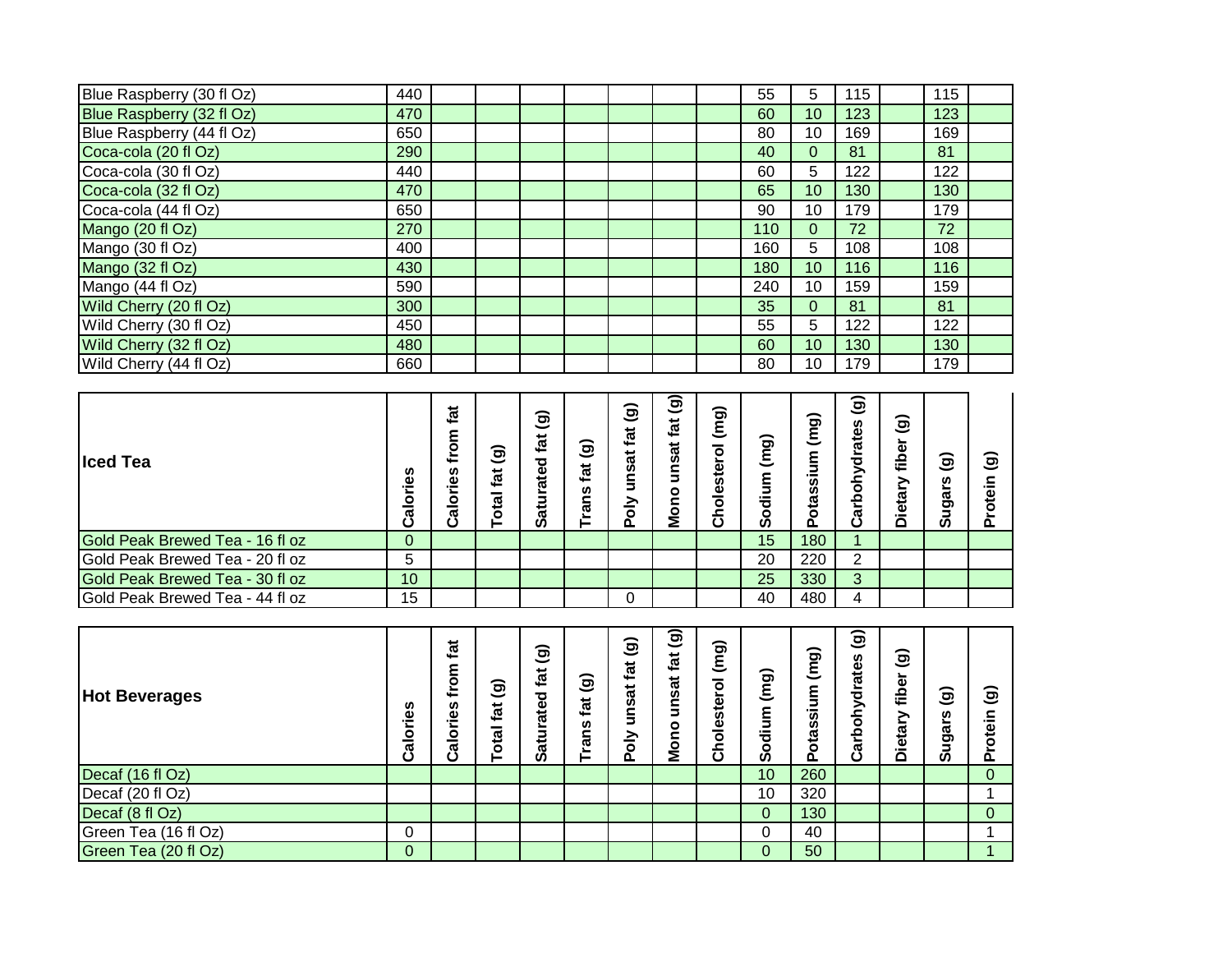| <b>Movie Nachos</b>                   | Calories       | tat<br>from<br>Calories | $\widehat{\mathbf{e}}$<br>tat<br><b>Total</b> | $\widehat{\mathbf{e}}$<br>fat<br>Saturated | ම<br>tat<br><b>Trans</b> | $\widehat{\mathbf{e}}$<br>unsat fat<br>Poly | unsat fat (g)<br>Mono | (mg)<br>Cholesterol | (mg<br>Sodium | (mg)<br>otassium | ම<br>Carbohydrates | $\widehat{\mathbf{e}}$<br>fiber<br>Dietary | $\widehat{\mathbf{e}}$<br>Sugars | Protein (g)    |
|---------------------------------------|----------------|-------------------------|-----------------------------------------------|--------------------------------------------|--------------------------|---------------------------------------------|-----------------------|---------------------|---------------|------------------|--------------------|--------------------------------------------|----------------------------------|----------------|
|                                       |                |                         |                                               |                                            |                          |                                             |                       |                     |               |                  |                    |                                            |                                  |                |
| House Blend (8 fl Oz)                 | $\mathbf{0}$   |                         |                                               |                                            |                          |                                             |                       |                     | $\mathbf{0}$  | 115              |                    |                                            |                                  | $\overline{0}$ |
| House Blend (20 fl Oz)                | 5              | 0                       | $\Omega$                                      |                                            |                          |                                             | 0                     |                     | 10            | 290              |                    |                                            |                                  |                |
| House Blend (16 fl Oz)                | $\overline{0}$ | $\mathbf{0}$            | $\Omega$                                      |                                            |                          |                                             | 0                     |                     | 10            | 230              |                    |                                            |                                  |                |
| Hot Cocoa w/ Whipped Cream (8 fl Oz)  | 100            | 60                      | 6                                             | 4.5                                        |                          | $\mathbf{0}$                                | 1.0                   | 10                  | 220           | 160              | 11                 | 1                                          | 6                                | 1              |
| Hot Cocoa w/ Whipped Cream (20 fl Oz) | 190            | 100                     | 11                                            | 8                                          |                          | $\Omega$                                    | 1.0                   | 10                  | 510           | 380              | 24                 | 3                                          | 14                               | $\overline{3}$ |
| Hot Cocoa w/ Whipped Cream (16 fl Oz) | 160            | 80                      | 9                                             | 7                                          |                          | 0                                           | 1.0                   | 10                  | 410           | 310              | 20                 | 2                                          | 11                               | $\overline{2}$ |
| Hot Cocoa (8 fl Oz)                   | 60             | 25                      | 3.0                                           | 2.5                                        |                          |                                             |                       |                     | 200           | 140              | 9                  | 1                                          | 5                                | $\mathbf{1}$   |
| Hot Cocoa (20 fl Oz)                  | 150            | 70                      | 8                                             | 6                                          |                          |                                             |                       |                     | 490           | 360              | 23                 | 3                                          | 12                               | 3              |
| Hot Cocoa (16 fl Oz)                  | 120            | 50                      | 6                                             | 5                                          |                          |                                             |                       |                     | 390           | 280              | 18                 | 2                                          | 10                               | $\overline{2}$ |
| Green Tea (8 fl Oz)                   | 0              |                         |                                               |                                            |                          |                                             |                       |                     | 0             | 20               |                    |                                            |                                  |                |

| <b>Gourmet Popcorn</b>                           | Calories | tat<br>ξ<br>ۓ<br>w<br>alories<br>ပ | ଚ<br>$\vec{z}$<br>ota | ଚ<br>ಸ<br>ated<br>atu<br>ທ | ම<br>fat<br>rans | $\widehat{\mathbf{e}}$<br>tat<br>unsat<br>Poly | ම<br>fat<br>unsat<br><b>Mono</b> | ∽<br>(mg)<br>$\overline{\bullet}$<br>ster<br>$\frac{1}{\overline{a}}$<br>ర్ | (Bul<br>ξ<br>ᄛ<br>o<br>ທ | (mg)<br>m<br>$\overline{\phantom{0}}$<br>otass<br>Δ. | ම<br>arbohydrates<br>ن | $\widehat{\mathbf{e}}$<br>fiber<br>><br><b>Dietar</b> | ම<br>ທ<br>ga<br>ທ | ಹ<br>≘.<br>otei<br>൨ |
|--------------------------------------------------|----------|------------------------------------|-----------------------|----------------------------|------------------|------------------------------------------------|----------------------------------|-----------------------------------------------------------------------------|--------------------------|------------------------------------------------------|------------------------|-------------------------------------------------------|-------------------|----------------------|
| Caramel Corn - 46 fl oz                          | 1340     | 160                                | 18                    | 6                          |                  |                                                |                                  |                                                                             | 1580                     | 540                                                  | 304                    | 12                                                    | 219               | 12                   |
| Caramel Corn - 85 fl oz                          | 2480     | 300                                | 34                    | 11                         |                  |                                                |                                  |                                                                             | 2930                     | 990                                                  | 563                    | 23                                                    | 405               | 23                   |
| Cheddar Corn - 46 fl oz                          | 2070     | 1420                               | 161                   | 104                        |                  |                                                |                                  | 60                                                                          | 3220                     | 710                                                  | 127                    |                                                       | 11                | 23                   |
| Cheddar Corn - 85 fl oz                          | 3830     | 2630                               | 298                   | 191                        |                  |                                                |                                  | 105                                                                         | 5950                     | 1320                                                 | 234                    |                                                       | 21                | 43                   |
| Spicy Cheddar Crunch - 46 fl oz                  | 1110     | 700                                | 80                    | 34                         |                  |                                                |                                  | 15                                                                          | 1680                     | 330                                                  | 82                     | $\overline{2}$                                        | 3                 | 10                   |
| Spicy Cheddar Crunch - 85 fl oz                  | 2220     | 1410                               | 159                   | 68                         |                  |                                                |                                  | 35                                                                          | 3370                     | 650                                                  | 164                    | 5                                                     |                   | 19                   |
| Spicy Cheddar Crunch Duo - Caramel - 85<br>fl oz | 2360     | 760                                | 86                    | 14                         |                  |                                                |                                  |                                                                             | 4090                     | 760                                                  | 395                    | 21                                                    | 219               | 19                   |
| Spicy Cheddar Crunch Duo - Cheddar - 85<br>fl oz |          | 1790 1170                          | 133                   | 68                         |                  |                                                |                                  | 35                                                                          | 2740                     | 560                                                  | 124                    | 2                                                     |                   | 17                   |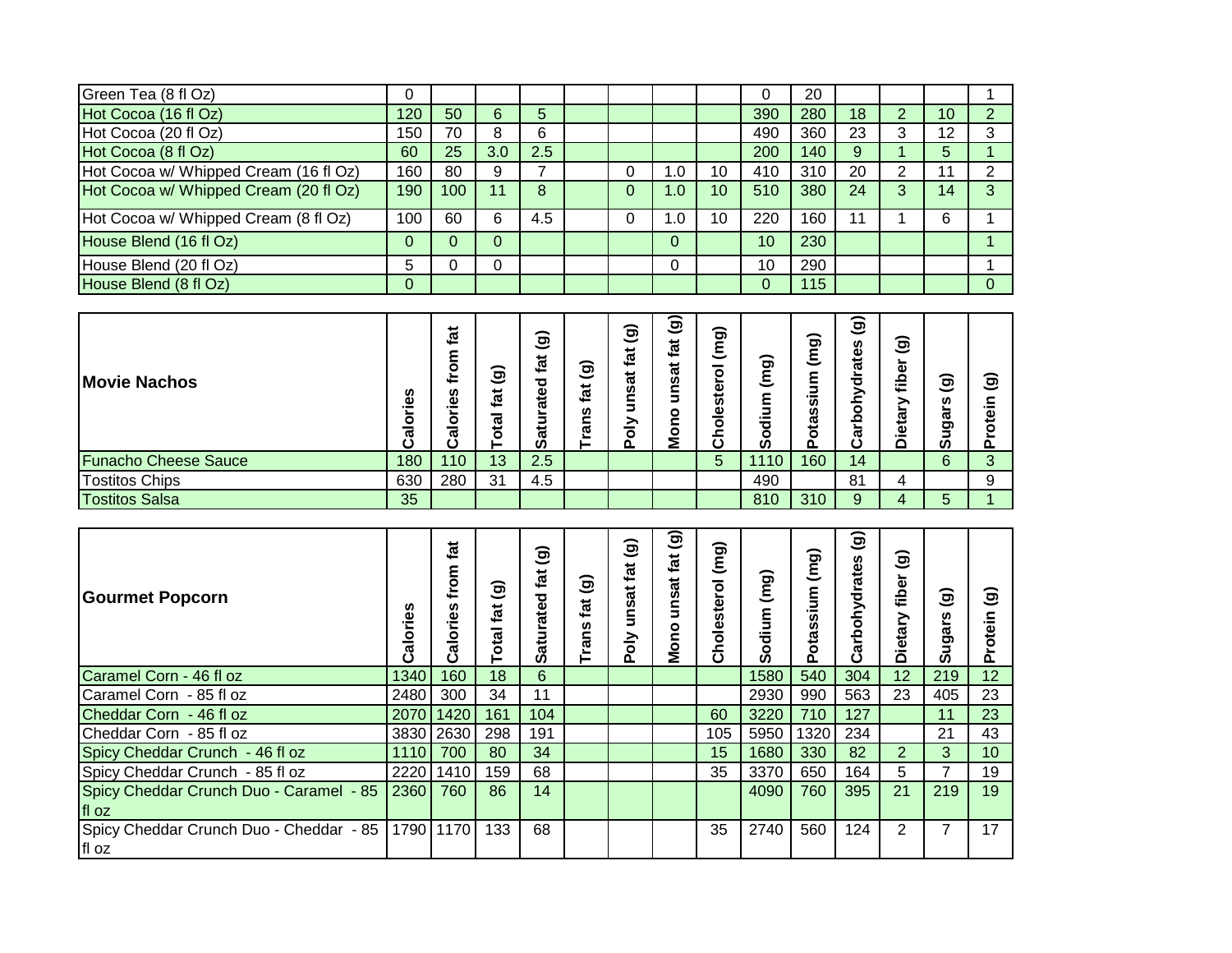| Popcorn                                                 | ries<br>Calor | tat<br>from<br>Calories | ଚ<br>c<br>tat<br>Total | $\widehat{\mathbf{e}}$<br>tat<br>ਠ<br><u>ត</u><br>Sati | ଚ<br>ಕ<br>ے<br>n<br>೯ | $\widehat{\mathbf{g}}$<br>fat<br>unsat<br>Poly | ම<br>tat<br>unsat<br>Mono | (mg)<br>olesterol<br>င် | $\overline{(\mathsf{m}\mathsf{g})}$<br>٤<br>ъ<br>o<br>Ō | (mg)<br>._<br>S<br>Ŵ,<br>Š<br>٥ | ଚ<br>$\check{ }$<br>n<br>ratei<br>ਠ<br>≧<br>ठ<br>Carb | $\widehat{\mathbf{g}}$<br>►<br>fiber<br>Dietary | $\widehat{\mathbf{g}}$<br>Sugars | ම<br>rotein |
|---------------------------------------------------------|---------------|-------------------------|------------------------|--------------------------------------------------------|-----------------------|------------------------------------------------|---------------------------|-------------------------|---------------------------------------------------------|---------------------------------|-------------------------------------------------------|-------------------------------------------------|----------------------------------|-------------|
| Plain Popcorn (No Butter) - Cameo                       | 300           | 120                     | 13                     | 1.0                                                    |                       | 4.0                                            | 7                         |                         | 740                                                     | 170                             | 41                                                    | 8                                               |                                  |             |
| Plain Popcorn (No Butter) - Medium                      | 600           | 240                     | 27                     | 2.0                                                    | 0                     | 8                                              | 15                        |                         | 1530                                                    | 350                             | 82                                                    | 15                                              |                                  | 14          |
| Plain Popcorn Refillable Tub (No Butter) -<br>190 fl oz | 1090          | 440                     | 49                     | 4.0                                                    | 0                     | 15                                             | 28                        |                         | 2650                                                    | 630                             | 148                                                   | 28                                              | $\overline{2}$                   | 25          |
| Plain Popcorn Tub (No Butter) - 170 fl oz               | 980           | 390                     | 44                     | 3.5                                                    | 0                     | 13                                             | 25                        |                         | 2400                                                    | 560                             | 132                                                   | 25                                              |                                  | 22          |
| Plain Popcorn Tub (No Butter) - 150 fl oz               | 1870          | 340                     | 39                     | 3                                                      | $\overline{0}$        | 12                                             | 22                        |                         | 2150                                                    | <b>490</b>                      | 117                                                   | 122                                             |                                  | 19          |

| <b>Pretzel Bites</b>                          | n<br>Calorie | tat<br>from<br>Calories | ම<br>tat<br>Total | ಹ<br>ಕ<br>ated<br>atur:<br>Ø | ම<br>fat<br><b>Trans</b> | $\widehat{\mathbf{e}}$<br>unsat fat<br>Poly | $\widehat{\mathbf{e}}$<br>fat<br>unsat<br>Mono | (mg)<br>$\overline{6}$<br>Choleste | (mg)<br>dium<br>$\circ$<br>Ø | $\overline{m}$<br>sium<br>otas<br>൨ | $\widehat{\mathbf{g}}$<br>arbohydrates<br>د | ම<br>fiber<br>Dietary | $\widehat{\mathbf{g}}$<br>ugars<br>ທ | ົ໐<br>otein<br>ւ |
|-----------------------------------------------|--------------|-------------------------|-------------------|------------------------------|--------------------------|---------------------------------------------|------------------------------------------------|------------------------------------|------------------------------|-------------------------------------|---------------------------------------------|-----------------------|--------------------------------------|------------------|
| Bavarian Legend Pretzel: with Cheese Cup      | 1940         | 340                     | 38                | 15                           |                          |                                             |                                                | 55                                 | 7610                         | 160                                 | 339                                         | 15                    | 11                                   | 48               |
| <b>And Mustard</b>                            |              |                         |                   |                              |                          |                                             |                                                |                                    |                              |                                     |                                             |                       |                                      |                  |
| Pretzel Bites (No Butter, No Seasoning, No    | 700          | 20                      | 2.5               |                              |                          |                                             |                                                |                                    | 550                          |                                     | 155                                         | 5                     | 5                                    | 20               |
| Sauce)                                        |              |                         |                   |                              |                          |                                             |                                                |                                    |                              |                                     |                                             |                       |                                      |                  |
| <b>Pretzel Bites: Add Butter And Cinnamon</b> | 110          | 100                     | 12                | 7                            |                          | $\Omega$                                    | 3.0                                            | 30                                 | $\Omega$                     | $\Omega$                            | $\overline{2}$                              |                       | 2                                    | 0                |
| Sugar                                         |              |                         |                   |                              |                          |                                             |                                                |                                    |                              |                                     |                                             |                       |                                      |                  |
| <b>Pretzel Bites: Add Butter And Parmesan</b> | 110          | 110                     | 12                | 8                            |                          | 0                                           | 3.0                                            | 30                                 | 30                           | $\Omega$                            | $\Omega$                                    |                       |                                      |                  |
| Seasoning                                     |              |                         |                   |                              |                          |                                             |                                                |                                    |                              |                                     |                                             |                       |                                      |                  |
| <b>Pretzel Bites: Add Butter And Salt</b>     | 100          | 100                     | 12                | 7                            |                          | $\Omega$                                    | 3.0                                            | 30                                 | 300                          | $\Omega$                            |                                             |                       |                                      | $\Omega$         |
| Pretzel Bites: Add Icing Cup                  | 230          | 50                      | 6                 | 3.0                          |                          |                                             |                                                |                                    | 45                           |                                     | 43                                          |                       | 40                                   |                  |
| Pretzel Bites: Add NEW Cheese Cup             | 180          | 110                     | 13                | 2.5                          |                          |                                             |                                                | 5                                  | 1110                         | 160                                 | 14                                          |                       | 6                                    | 3                |